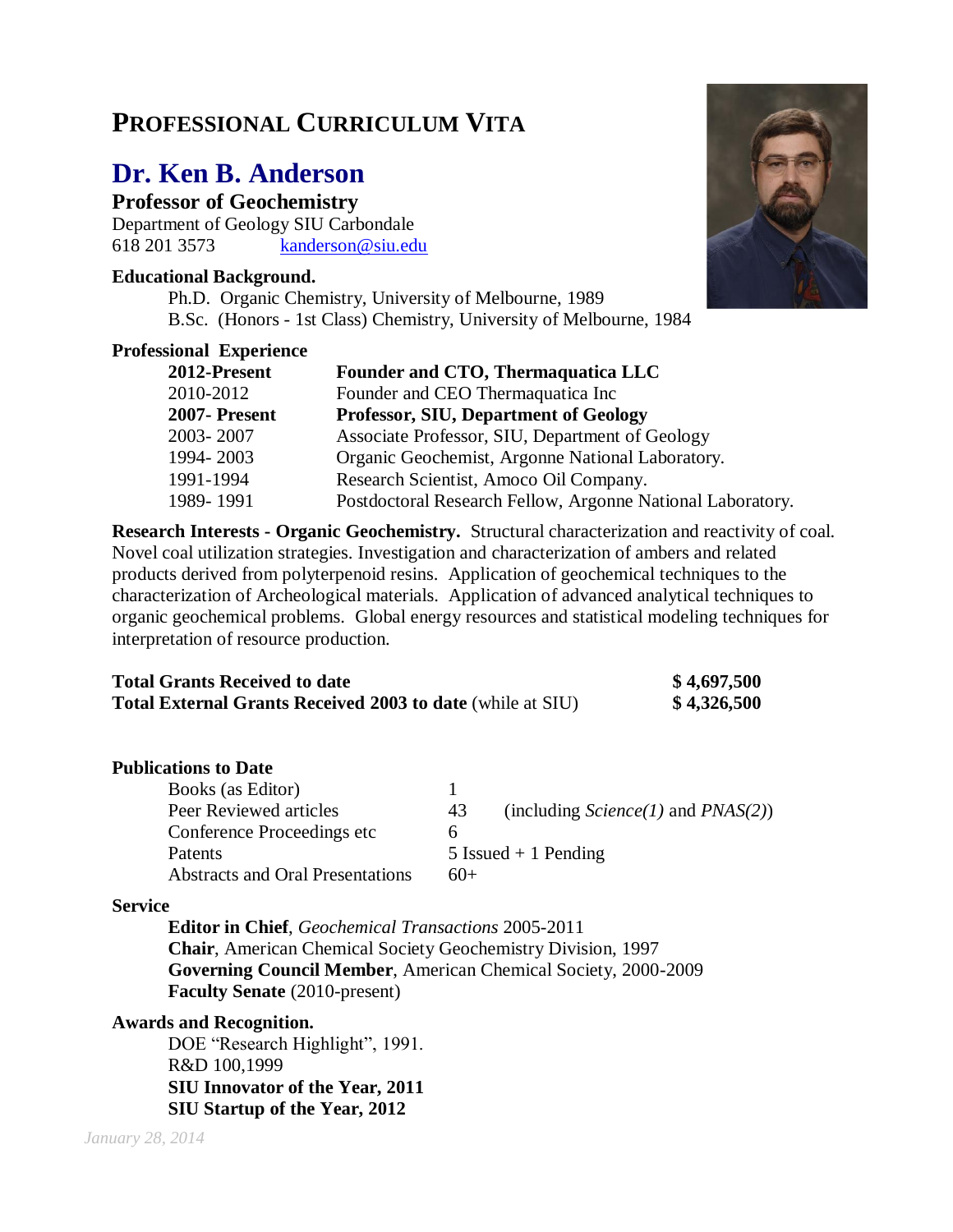# **Grants Received ( PI and Senior CoI).**

| Amber, Resinite and Fossil Resins. PRF Type SE # 29052. 1994                                                                                                                                                 | \$2,000     |
|--------------------------------------------------------------------------------------------------------------------------------------------------------------------------------------------------------------|-------------|
| Catalytic Decomposition of Alcohol for in-situ H <sub>2</sub> Generation in Fuels.<br>DOE LDRD CCST - 99-033R2 (WP 3326), 1999 - 2001                                                                        | \$350,000   |
| Ultratrace analytical spectroscopy of environmentally relevant organic<br>compounds. ORDA. 2004-2005                                                                                                         | \$19,000    |
| History of Organic Geochemistry. ACS PRF 42710-SE, 2004                                                                                                                                                      | \$3,600     |
| Characterization of volatile products generated from advanced brake<br>materials during simulated braking and thermal loading in selected<br>environments.<br>NSF/Center for Advanced Friction Studies, 2004 | \$27,400    |
| Ultra-trace Analytical Spectroscopy of Organic Compounds ACS PRF<br>43597-AC2; 2005-2007                                                                                                                     | \$80,000    |
| Planning meeting: Neogene climate-driven changes in the terrestrial<br>and marine paleoenvironments of western South America. NSF, OISE;<br>2005                                                             | \$20,000    |
| Proprietary analytical services. Honeywell Corporation, 2005                                                                                                                                                 | \$2,600     |
| Oxidative Dissolution of Illinois Coal. ICCI, 2005                                                                                                                                                           | \$115,000   |
| State of Illinois participation in Tri-State (IL-IN-KY) Coal Fuels Alliance.<br>ICCI/DCEO, 2005-2006                                                                                                         | \$150,000   |
| Multi-functional Catalyst/Reactor Development for Product Defined<br>Fischer-Tropsch Synthesis. ICCI, 2006                                                                                                   | \$146,000   |
| Oxidative Hydrothermal Dissolution of Illinois Coal. ICCI, 2006                                                                                                                                              | \$113,000   |
| Environmentally benign production of high value chemicals from Illinois<br>Coal. ICCI, 2007                                                                                                                  | \$174,991   |
| Application of Pulsewave Disintegration to Comminution, Drying and<br>Cleaning of Illinois Coal. ICCI 2007                                                                                                   | \$77,300    |
| I-Lab: Coal to Liquid Fuels Research Facility. Illinois DCEO, 2007                                                                                                                                           | \$1,976,000 |
| Wet Scrubber For Carbon Dioxide Capture From Flue<br>Gas.ICCI/IDCEO,2008                                                                                                                                     | \$30,000    |
| Characterization of Product Streams from the OHD Coal Conversion<br>Process<br>ICCI/IDCEO, 2008                                                                                                              | \$310,600   |
| <b>OHD Process Engineering Design and Pilot Plant Construction</b><br>ICCI/DCEO 2011                                                                                                                         | \$950,000   |
| Influence of Maceral And Mineral Composition on OHD Processing<br>of Illinois Coal ICCI, 2012                                                                                                                | \$150,000   |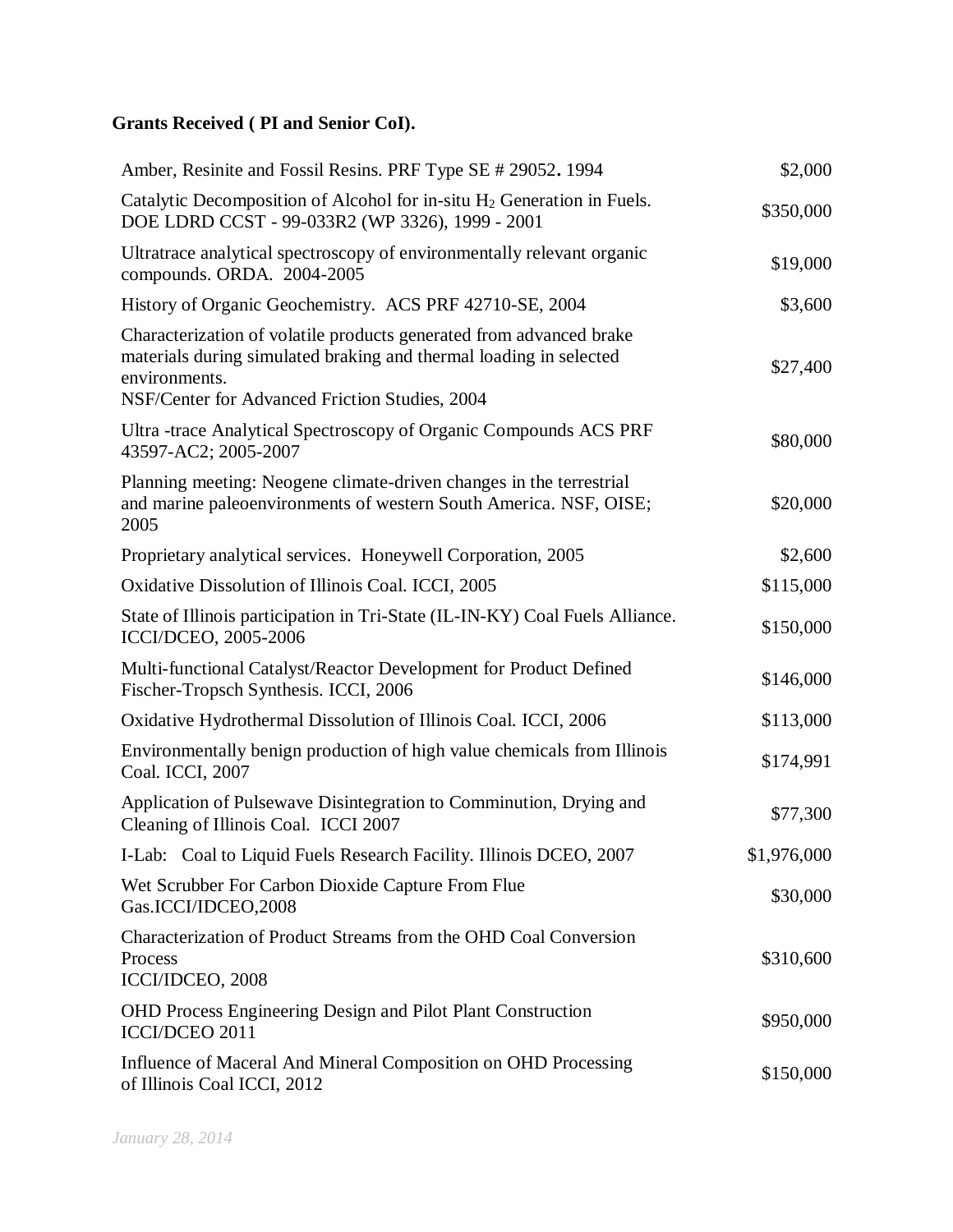#### **PUBLICATIONS:**

#### **Thesis.**

Chemical Characterization of Macerals Isolated From Australian Coals and Sediments Ken B. Anderson, Ph.D. Thesis, University of Melbourne, (1989)

#### **Books.**

Amber Resinite and Fossil Resins ACS Symposium Series Volume No. 617, (1995) Ken B. Anderson and John C. Crelling (Eds)

### **Journal Articles.**

Oxidation Studies of Australian Coals - I. Aliphatic and Aromatic Hydrocarbon Centres of Oxidative Attack. Ken B. Anderson and R.B. Johns (1986), Org. Geochem., **9(5)** 219-224

A Review and Reinterpretation of Evidence Concerning the Environments of Deposition of Victorian Brown Coal. Ken B. Anderson and G. Mackay (1990), Int. J. Coal Geol. **16**, 327-347

Discussion of Recent Conclusions Concerning the Structure of Victorian Brown Coal Resinite: a Reply to the Comments of Wilson, et al. Ken B. Anderson, R.E. Botto, G.R. Dyrkacz, R. Hayatsu and R.E. Winans (1990), Fuel **69**, 934-935

The Nature and Fate of Natural Resins in the Geosphere. I. Evaluation of Pyrolysis-Gas Chromatography-Mass Spectrometry for the Analysis of Plant Resins and Resinites. Ken B. Anderson and R.E. Winans, (1991), Analytical Chemistry, **63**, 2901-2908

The Nature and Fate of Natural Resins in the Geosphere. II. Identification, Classification and Nomenclature of Resinites. Ken B. Anderson, R.E. Winans and R.E. Botto, (1992), Org. Geochem., **18(6)**, 829-841

The Nature and Fate of Natural Resins in the Geosphere. III. Re-evaluation of the Structure and Composition of *Highgate Copalite* and *Glessite*., Ken B. Anderson and R.E. Botto, (1993), Org. Geochem., **20(7)**, 1027-1038

<sup>1</sup>H CRAMPS NMR Derived Hydrogen Distributions in Various Coal Macerals. M.A. Wilson, J.V. Hanna, Ken B. Anderson and R.B. Botto. (1993), Org. Geochem., **20(7)**, 985-999

The Nature and Fate of Natural Resins in the Geosphere. IV. Middle and Upper Cretaceous Amber from the Taimyr Peninsula, Siberia - Evidence for a New Form of Polylabdanoid Resinite and Revision of the Classification of Class I Resinites. Ken B. Anderson (1994), Org. Geochem., **21(2)**, 209-212

Inter-laboratory Comparisons of Petrography of Liquefaction Residues from Three Argonne Premium Coals. J.C. Hower, Ken B. Anderson, G. Mackay, M.J. Lemos de Sousa, H. Pinheiro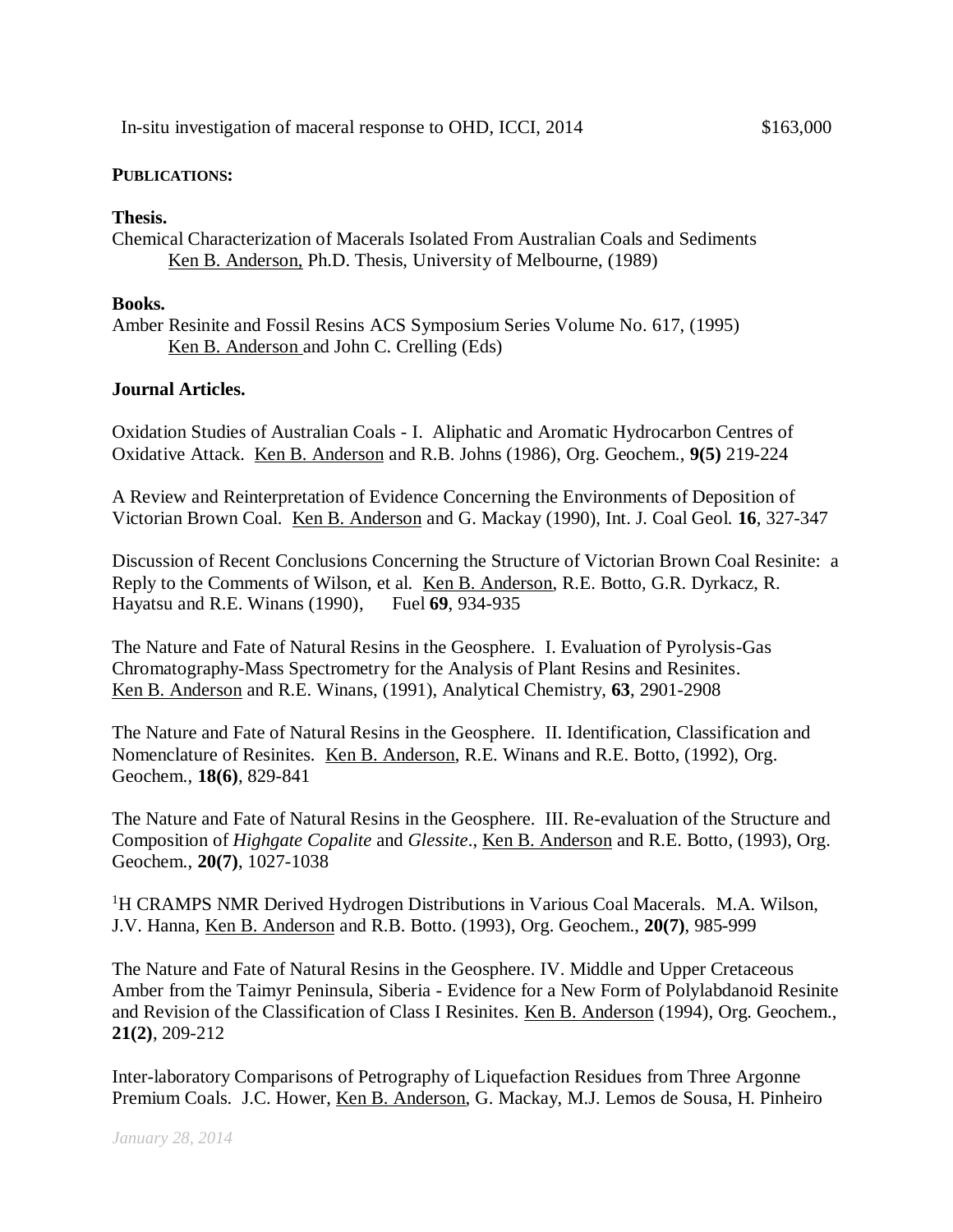and D. Flores. (1995), Org. Geochem., **22(1)**, 27-32.

Temperature-dependant Structural Changes of Asphaltenes in 1-Methylnaphthalene. P. Thiyagarajan, Jerry E. Hunt, Randall E. Winans, Ken B. Anderson, and Jeffery T. Miller. (1995), Energy and Fuels, **9**, 829-833

The Nature and Fate of Natural Resins in the Geosphere. VII. A Radiocarbon  $(^{14}C)$  Age Scale for Description of Immature Natural Resins. An Invitation to Scientific Debate. Ken B. Anderson, (1996), Org. Geochem., **25(3/4)**, 251-253.

The Nature and Fate of Natural Resins in the Geosphere. VIII. NMR and Py-GC-MS Characterization of Soluble Labdanoid Polymers Isolated from Holocene Class I Resins**.**  David J Clifford, Patrick G. Hatcher, Robert E Botto, John V. Muntean, Beverly Michels and Ken B. Anderson, (1997), Org. Geochem., **27(7/8)**, 449-464.

Amber from 1000-year Old Prehispanic Tombs in Northern Peru. Izumi Shimada, Ken B. Anderson, Herbert Haas, Jean H. Langenheim (1997), Mater. Res. Soc. Symp. Proc., **462**  (Materials Issues in Art and Archaeology V), 3-18.

The Nature and Fate of Natural Resins in the Geosphere-IX. Structure and Maturation Similarities of Soluble and Insoluble Polylabdanoids Isolated from Tertiary Class I Resinites. David J. Clifford, Patrick G. Hatcher, Robert E. Botto, John V. Muntean and Ken B. Anderson, (1999), Org. Geochem*.*, **30(7)**, 635-650.

The Nature and Fate of Natural Resins in the Geosphere. X. Structural Characteristics of the Macromolecular Constituents of Modern Dammar Resin and Class II Ambers. Ken B. Anderson and John V. Muntean (2000), Geochem. Trans., **1.** <http://www.rsc.org/ej/gt/2000/b000495m/index.html>

The Identity of Romanian Amber (Rumanite) with Baltic Amber (Succinite). Edith C. Stout, Curt W. Beck, and Ken B. Anderson (2000), Physics and Chemistry of Minerals, **27(9)**, 665-678

Distribution and Origin of Ethyl-branched Alkanes in a Cenomanian Transgressive Shale of the Western Interior Seaway (USA). Fabien Kenig, Dirk-Jan H. Simons and Ken B. Anderson, (2001), Org. Geochem., **32(7)**, 949-954.

The Nature and Fate of Natural Resins in the Geosphere. XI. Ruthenium Tetraoxide Oxidation of a Mature Class Ib Amber Polymer. Ken B. Anderson, (2001),Geochem. Trans., **3** <http://www.rsc.org/suppdata/gt/b1/b102650j/frames.htm> "Enhanced Version" <http://hotdog.rsc.org/ej/gt/2001/B102650J/> "Standard Version"

Low Temperature Steam Reforming of Methanol over Layered Double Hydroxide-Derived Catalysts. Segal, S. R., Anderson, K. B., Carrado, K. A. and Marshall, C. L., (2002), Applied Catalysis A: General **231**, 215-226

Catalytic Decomposition of Alcohols, Including Ethanol, for in-situ  $H_2$  Generation in a Fuel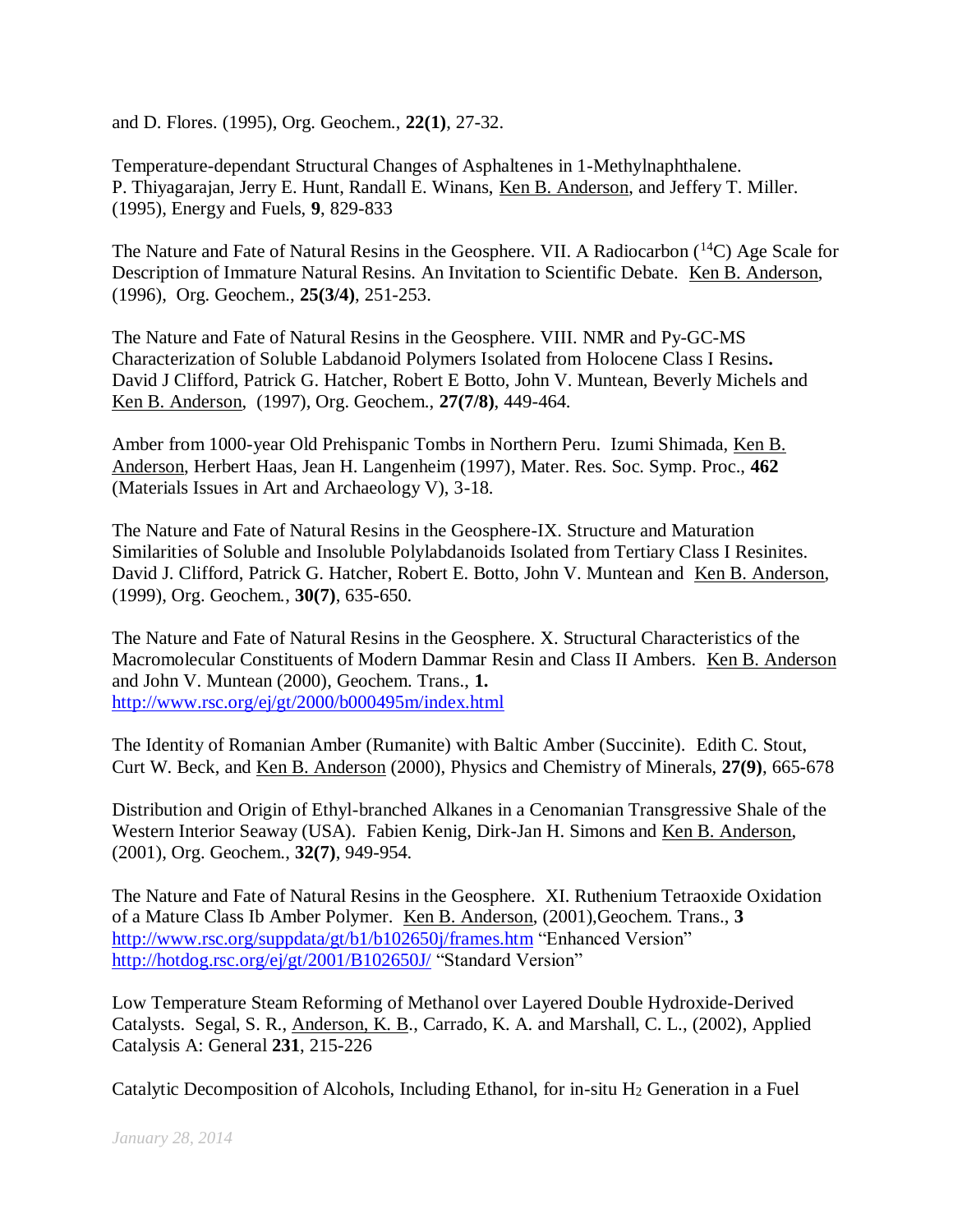Stream using a Layered Double Hydroxide-Derived Catalyst. Scott R. Segal, Kathleen A. Carrado, Christopher L. Marshall, and Ken B. Anderson (2003), Applied Catalysis A: General Branched aliphatic alkanes with quaternary substituted carbon atoms in modern and ancient geologic samples. Fabien Kenig, Dirk-Jan H. Simons, David Crich, James P. Cowen, Gregory T. Ventura, Tatiana Rehbein-Khalily, Todd C. Brown, and Ken B. Anderson. (2003), PNAS, 22, 12554-12558.

Shock Tube Study of Thermal Rearrangement of 1,5-Hexadiyne over Wide Temperature and Pressure Regime. Weiyong Tang, Robert S. Tranter and Kenneth Brezinsky, Ken B. Anderson. (2004), J. Phys Chem. *A*, **108** (16), 3406 -3415.

Speciation of C<sub>6</sub>H<sub>6</sub> Isomers by GC-Matrix Isolation FTIR-MS. Ken B. Anderson, Robert S. Tranter, Weiyong Tang, Kenneth Brezinsky and Lawrence B. Harding. (2004), J. Phys Chem. *A*, (2004), **108(16)**, 3403 – 3405

The Amber of El Dorado. Class Ib Archaeological Ambers Associated with Laguna Guatavita. Ken B. Anderson and Warwick Bray, Archaeometry*,* (2006) 48(4), 633–640.

The Nature and Fate of Natural Resins in the Geosphere. XII. Investigation of C-Ring Aromatic Diterpenoids in Raritan Amber by Pyrolysis-GC-Matrix Isolation FTIR-MS. Ken B. Anderson, Geochemical Transactions (2006) **7**, 2

Characterization of 1,2,3,4–tetrabromocyclohexane isomers by GC-matrix isolation FTIR– MS. Daniel L. Vaughn and Ken B. Anderson, New Journal of Chemistry (2006) 30, 868-872

An Unusual Low-Fluorescence Algal Kerogen from the Canadian Arctic. Ken B. Anderson, John C. Crelling, Fabien Kenig and William W. Huggett. (2006) International Journal of Coal Geology. 69 (2007) 144–152

Comparison of Vitrified and Unvitrified Eocene Woody Tissues by TMAH Thermochemolysis – Implications for the Early Stages of the Formation of Vitrinite. Paul E. Kaelin, William W. Huggett and Ken B. Anderson, (2006), Geochemical Transactions, **7**:9

Thermal Analysis of Bulk Carbon-Carbon Composite and Friction Products Derived from it During Simulated Aircraft Braking. Katarzyna Peszynska-Bialczyka, Ken B. Anderson, T. Szymanski, Milan Krkoska, Peter Filip (2007) Carbon. 45(3), 524-530

The Nature and Fate Of Natural Resins In The Geosphere XIII: A Probable Pinaceous Resin from the Early Cretaceous (Barremian), Isle Of Wight. P. Sargent Bray and Ken B. Anderson., (2008) Geochemical Transactions, 9:3

Chemical Signatures of Fossilized Resins and Recent Plant Exudates. (*Invited Review*) Joseph B. Lambert, Jorge A. Santiago-Blay, and Ken B. Anderson, (2008) *Angewandte Chemie* 47(50), 9608-9616.

### **Bray, P. Sargent; Anderson, Ken B. (2009), Identification of Carboniferous (320 Million**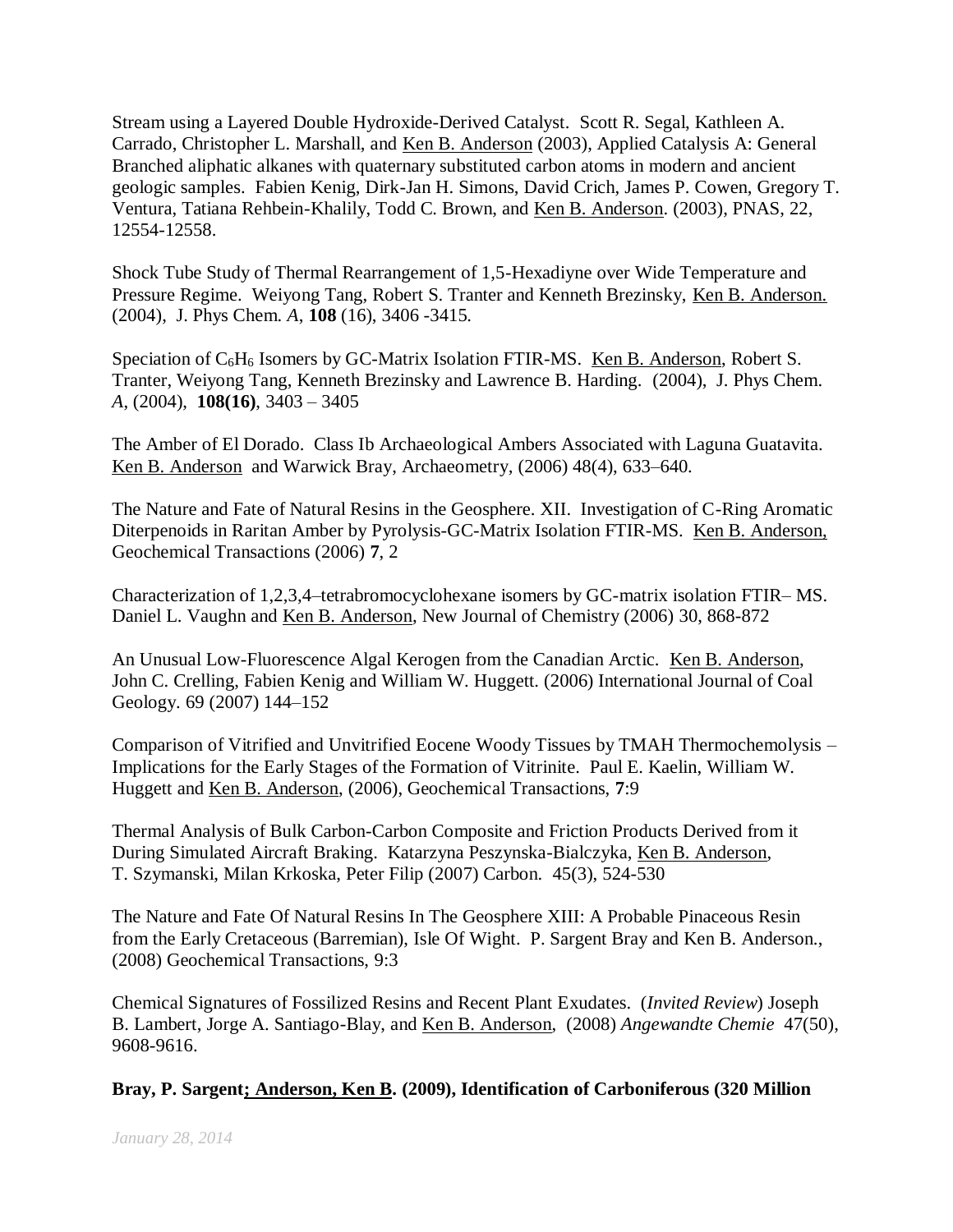# **Years Old) Class Ic Amber.** *Science,* **326(5949), 132-134.**

Knight, Terrell K. Bingham, A, P. Sean A, Grimaldi, David A., Anderson, Ken B. C, Lewis Ronald D. A. and Savrda Charles E. (2010) A New Upper Cretaceous (Santonian) Amber Deposit From The Eutaw Formation Of Eastern Alabama, USA. *Cretaceous Research,* 31 85–93 (Available Online 8 October 2009)

Cretaceous African life captured in amber. Schmidt, A.R.; Perrichot, V; Svojtka, M; Anderson, Ken.B.; Belete, K.H.; Bussert, R.; Doerfelt, H; Jancke, S; Mohr, B; Mohrmann, E; et al. (2010) *Proceedings of the National Academy of Sciences of the United States of America* , 107(16), 7329-7334.

Biogeographic and evolutionary implications of a diverse paleobiota in amber from the early Eocene of India. Rust, J.; Singh, H.; Rana, R.S.; McCann, T.; Singh, L.; Anderson, Ken .B; Sarkar, N.; Nascimbene, P.C.; Stebner, F.; Thomas, J.C.; et al (2010) *Proceedings of the National Academy of Sciences of the United States of America,* 107(43), 18360-18365

Discussion of Multicyclic Hubbert Modeling as a Method for Forecasting Future Petroleum Production. Ken B. Anderson.; Conder, James A*.* (2011) *Energy & Fuels*, 25(4), 1578-1584

### **Book Chapters (reviewed).**

The Direct Synthesis of Organic-containing Clays and Thermal Analysis of Porphyrin-clay Complexes. K.A. Carrado, Ken B. Anderson and P.S. Grutkoski, In ACS Symposium Series Vol. 499. "Supramolecular Architecture. Synthetic Control in thin films and solids. T. Bein (Ed), American Chemical Society, Washington D.C., (1992), pp 155-165

Amber, Resinite and Fossil Resins. Introduction. Ken B. Anderson and John C. Crelling In ACS Symposium Series Volume No. 617, (1995), Ken B. Anderson and John C. Crelling (Eds), ixxvii.

The Nature and Fate of Natural Resins in the Geosphere. V. New Evidence Concerning the Structure, Composition and Maturation of Class I (Polylabdanoid) Resinites. Ken B. Anderson, In ACS Symposium Series Volume No. 617, (1995), Ken B. Anderson and John C. Crelling (Eds), p 105-129.

The Nature and Fate of Natural Resins in the Geosphere. VI. Analysis of Fossil Resins from Axel Heiberg Island, Canadian Arctic. Geochemical and Paleobotanical Implications. Ken B. Anderson and B.A. LePage, In ACS Symposium Series Volume No. 617, (1995), Ken B. Anderson and John C. Crelling (Eds), p 170-192.

Characterization of Organic Compounds in Phytoliths: Improving the Resolving Power of Phytolith  $\delta^{13}C$  as a Tool for Paleoecological Reconstruction of C3 and C4 Grasses. Francesca A. Smith and Ken B. Anderson, In, "The Phytoliths. Applications in Earth Science and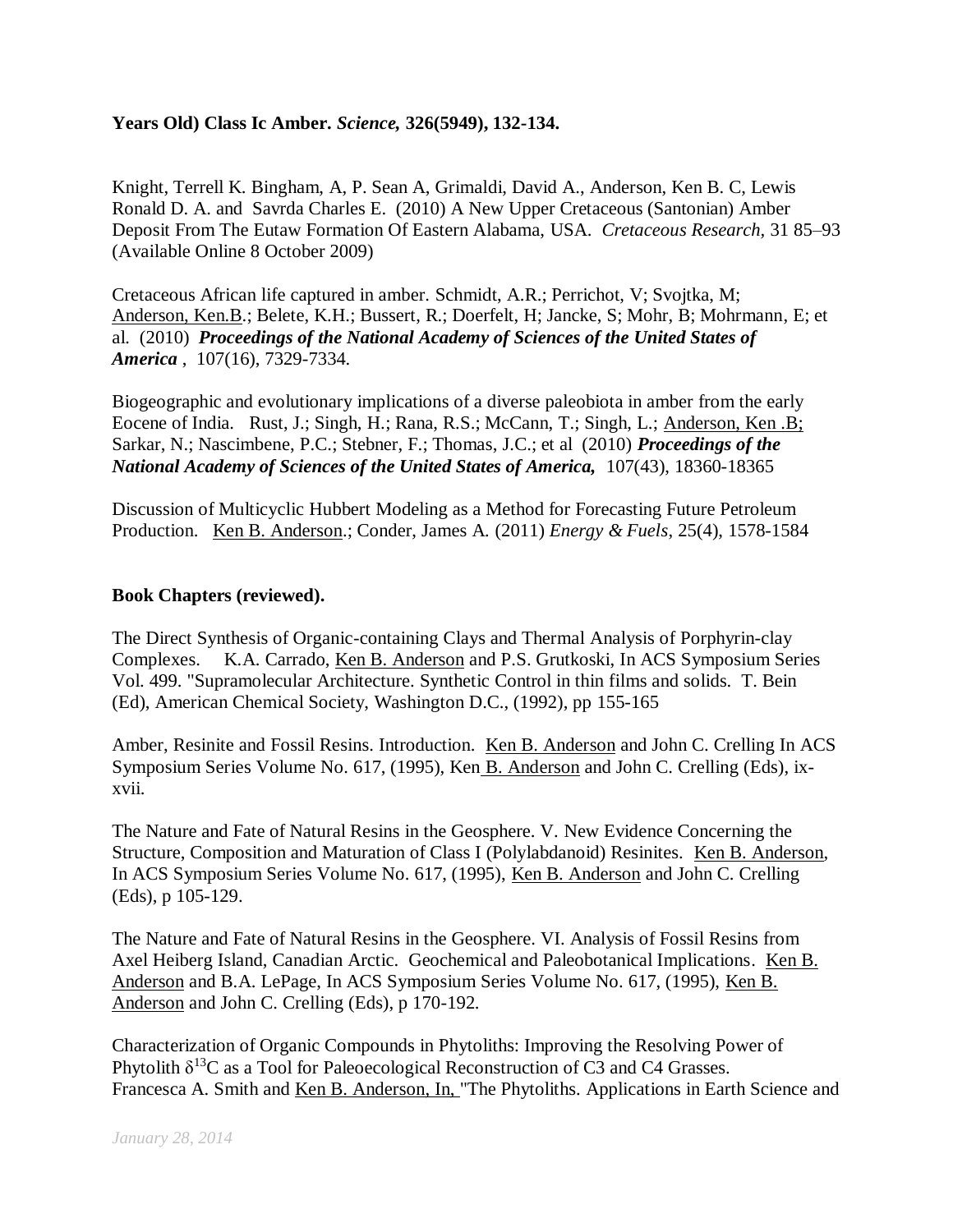Human History", Meunier J.D., Colin, F. and Faure-Denard, L., Editors, Gordon and Breach Publishing Group. (2000)

Resins and Amber in Sediments. (*Invited Review*). Ken B. Anderson, In: Encyclopedia of Sediments and Sedimentary Rocks. G.V. Middleton (Ed). Kluwer Academic Publishers (2003).

Study of Adsorption/Desorption Phenomenon of Friction Debris on Aircraft Brakes K.Peszynska-Bialczyk, M.Krkoska, A.Pawliczek, P.Filip & Ken B. Anderson. In: Development in Advanced Ceramic and Composites, Eds; M. Brito, P. Filip, C. Lewinsohn, A. Sayir, M. Opeka, W. M. Mullins, (ISBN 1-57498-261-3), The American Ceramic Society (2005) , pp. 157- 166

### **Oral Presentations, Posters and Preprints.**

An Infrared Study of Structural Changes Induced by Atmospheric Oxidation of an Australian Bituminous Coal. Ken B. Anderson and R.B. Johns Oral Presentation, Australian Organic Geochemistry Conference, Macquarie University, May 13-14, 1985.

Biological Marker and Other Organic Components of Victorian Brown Coal Pyrolysates as a Function of Maceral Group and Lithotype. Poster, 13<sup>th</sup> International meeting on Organic Geochemistry, Venice, September 1987.

Analysis and Comparison of Two Victorian Brown Coal Resinite Samples. Ken B. Anderson, R.E. Botto, G.R. Dyrkacz, R. Hayatsu and R.E. Winans Oral Presentation, and Preprint Miami Beach ACS national meeting, September 1989, Preprint, Div. Fuel Chem., Amer. Chem. Soc. (1989), **34(3)**, 752-758

Chemical Analyses of Four Diverse Alginite Samples by Spectroscopic and Pyrolytic Techniques, Ken B. Anderson, R.E. Winans, R.E. Botto and G.R. Dyrkacz. Oral Presentation 23rd Great Lakes Regional Meeting, ACS, May 1990

Structure and Structural Diversity in Resinites as Determined by Pyrolysis-Gas Chromatography-Mass Spectrometry. Ken B. Anderson and R.E. Winans. Oral Presentation, and Preprint Atlanta, ACS national meeting, April 1991, Preprint, Div. Fuel Chem., Amer. Chem. Soc. (1991) **36(2)**, 765-773

Evidence for a New Structural Sub-class of Resinite in Middle and Upper Cretaceous Amber from the Taimyr Peninsula, Siberia. Ken B. Anderson, Oral Presentation, Chicago, ACS national meeting, August 1993.

New Evidence Concerning the Structure, Composition and Maturation of Class I (Polylabdanoid) Resinites. Ken B. Anderson, Oral Presentation, Washington DC ACS national meeting**,** August 1994.

Analysis of Fossil Resins from Axel Heiberg Island, Canadian Arctic. Geochemical and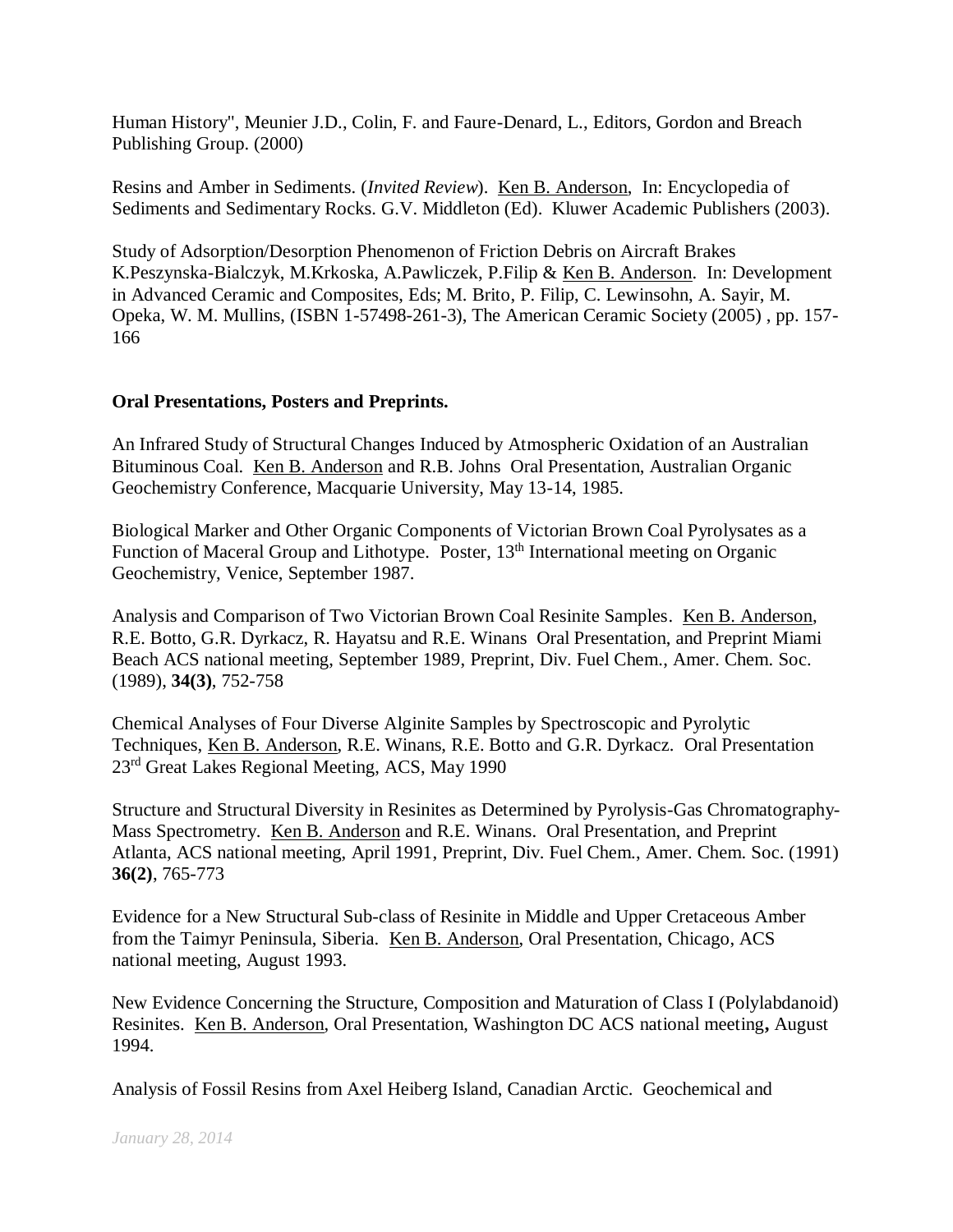Paleobotanical Implications. Ken B. Anderson and Ben LePage, Oral Presentation, Washington DC ACS national meeting**,** August 1994.

Methylene Induced Line Broadening in Solid State NMR. David J. Clifford, Ken B. Anderson and Robert E. Botto (1995), *TAMU* NMR Newsletter.

The Structure and Behavior of Biopolymers in Coals and Sedimentary Systems. Ken B. Anderson, David J. Clifford and Nancy Tomczyk Oral Presentation, DOE Programmatic Review, November 1995

Status of the Argonne Premium Coal Sample Program. Oral Presentation, Ken B. Anderson, DOE Programmatic Review, November 1995

The Macromolecular Structure of Class I (Polylabdanoid) Resinites (Ambers). Ken B. Anderson, David. J. Clifford, Patrick G. Hatcher, R.E. Botto, and John V. Muntean, Oral Presentation, Orlando ACS national meeting**,** March 1996

Amber: Towards Macromolecular Biomarkers? Ken B. Anderson, David J. Clifford and Patrick G. Hatcher. Oral Presentation and Poster Gordon research Conference on Organic Geochemistry, August 1996

Polyterpenoids: New Classes of Biological Markers with Potential Applications as Probes of Sedimentary Environments. Ken B. Anderson, and David Clifford**,** Oral Presentation, Sixth DOE Chemical Sciences Coal Chemistry Conference and Workshop, June 1997

The Argonne Premium Coal Sample Program: Status Report. Ken B Anderson, Poster, Sixth DOE Chemical Sciences Coal Chemistry Conference and Workshop, June 1997

Biopolymers in Sedimentary Systems: NMR and related studies of Class I and Class II Ambers. Ken B. Anderson and David J. Clifford. Oral Presentation, DOE Programmatic Review, November 1998

Application of Multidimensional NMR to the Analysis of Polysesquiterpenoid Resins**.** Ken B. Anderson and John V. Muntean**,** Oral Presentation, New Orleans ACS national meeting**,** New Orleans, August 1999.

Low Temperature Steam Reforming of Methanol over Layered Double Hydroxides. Scott R. Sega1, Ken B. Anderson, Kathleen A. Carrado, Christopher L. Marshall. ACS Div of Fuel Chemistry Preprints, (2001), **46(2)**, 654-655.

Distribution and Origin of Monoethylalkanes in Cenomanian Transgressive Shales. Fabien Kenig, Dirk-Jan H. Simons and Ken B. Anderson, Poster, 20<sup>th</sup> International Meeting on Organic Geochemistry, Nancy, France, September 2001

Catalytic Decomposition of Alcohol for in-situ  $H_2$  Generation in Fuels. Ken B. Anderson, K.A. Carrado, C.L. Marshall, L. Xu, and S.C. Segal**,** Oral Presentation LDRD Symposium, Argonne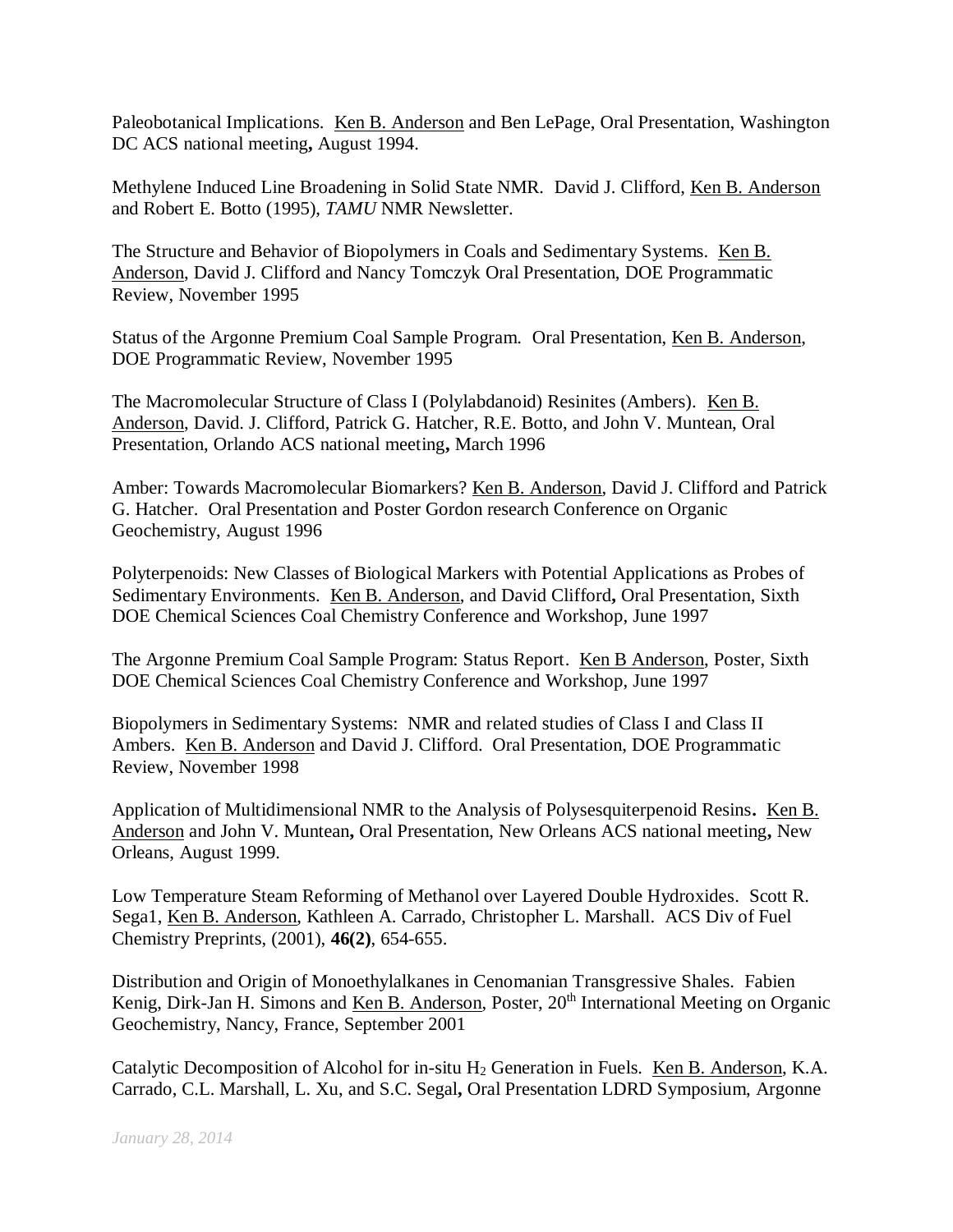National Laboratory, September 2002.

The amber of *El Dorado.* Ken B. Anderson and Warwick Bray, 226<sup>th</sup> ACS National Meeting, New Orleans, LA. March 2003

Application of integrated GC-matrix isolation FTIR-MS for the analysis of organic geochemical samples. Ken B. Anderson and Dirk-Jan Simons, 226<sup>th</sup> ACS National Meeting, New Orleans, LA. March 2003

An Unusual Low-Fluorescence Algal Kerogen from the Canadian High Arctic. Ken B Anderson, John C. Crelling and Fabien Kenig. International meeting of the Society for Organic Petrology, Sydney Australia, September 2004

A brief history of the ACS Division of Geochemistry. Ken B. Anderson, ACS National meeting San Diego CA, March 2005.

Use of GC-Matrix Isolation FTIR-MS to Elucidate Structural Characterization of Additive BFRs and Their Degradation Products. Daniel L. Vaughn and Ken B. Anderson, BFR 2005, NIST, Gathersberg, MD, June 2005

Investigation of Pecket Amber by GC-Matrix Isolation FTIR-MS. Y. Rosales and Ken B. Anderson. International Meeting of the Society for Organic Petrology, Lexington, KY, September 2005

Characterization of Vitrified and Unvitrified Eocene Woody Plant Tissues. P. Kaelin and Ken B. Anderson. International Meeting of the Society for Organic Petrology, Lexington, KY, September 2005

Chemistry and Combustion Properties of Pure Macerals: Preliminary Results. Crelling J.C, Ken B. Anderson, and Bill Huggett. International Meeting of the Society for Organic Petrology, Lexington, KY, September 2005

Geochemistry of amber from the lower Cretaceous (Wealden) of the Isle of Wight. Bray, P. Sargent and Ken B Anderson. Abstracts of Papers, 234th ACS National Meeting, Boston, MA, United States, August 19-23, 2007

Thematic programming for Chicago: Energy overview. Ken B. Anderson, Abstracts of Papers, 233rd ACS National Meeting, Chicago, IL, United States, March 25-29, 2007

Geochemical Studies of the Early Stages of the Formation of Vitrinite. Paul E. Kaelin, John C. Crelling, William W Huggett and Ken B. Anderson. The Society for Organic Petrology, International meeting, Victoria, British Columbia, Canada, Aug. 19 - 25, 2007

The Ethiopian amber forest. Schmidt, A. R., Perrichot, V., Svojtka, M., Anderson, K. B., Belete, K. H., Bussert, R., Dörfelt, H., Jancke, S., Mohr, B., Mohrmann, E., Nascimbene, P.C., Nel., A.,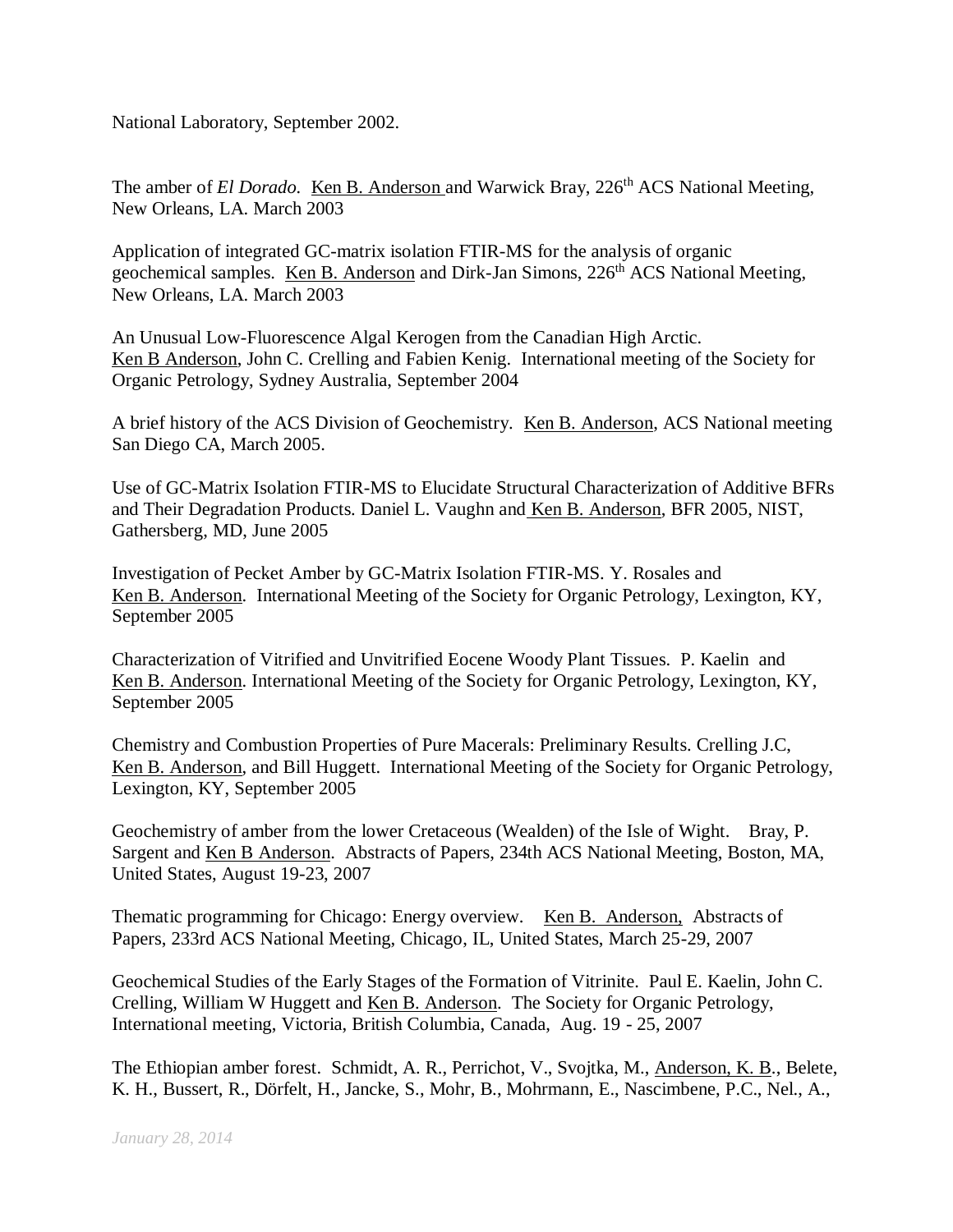Nel, P., Ragazzi, E., Roghi, G., Saupe, E. E., Schmidt, K.,Schneider, H., Selden, P. A. & Vávra, N. (2010). FossilsX3: Insects, Arthropods, Amber; Capital Normal University, Beijing, China; August 20-25, 2010, Abstracts, 166-167.

Oxidative Hydrothermal Dissolution (OHD): An efficient, environmentally friendly process for the dissolution of coal and biomass in aqueous media, for the production of fuels and chemicals Ken B. Anderson, John C. Crelling, William W. Huggett, Derek Perry, Tom Fullinghim, Patrick McGill and Paul Kaelin; Proceedings of the 36<sup>th</sup> International Technical Conference on Clean Coal and Fuel Systems, Sheraton Sand Key, Clearwater, Florida, USA, June 5-9, 2011, p51-59.

Oxidative Hydrothermal Dissolution (OHD) of Coal and Biomass. Ken B. Anderson, John C. Crelling, William W. Huggett, Derek Perry, Tom Fullinghim, Patrick McGill, Paul Kaelin. Abstract and Preprint, Fuel Chemistry Division, ACS National Meeting, Denver CO, August 2011.

Chemicals from Coal by Oxidative Hydrothermal Dissolution (OHD), John C. Crelling, Ken B. Anderson, and William W. Huggett, 2011, Ann. Meeting Geological Society of America Abstracts with Programs, Vol. 43, No. 5, p. 499

A Novel Process for Production of Chemicals from Coal by Oxidative Dissolution in Hydrothermal Water. Ken B. Anderson, John C. Crelling & Derek Perry. International Symposium on Clean Coal Technology, September 25, 2012. Taiyuan, China

Oxidative Hydrothermal Dissolution (OHD). Environmentally friendly production of fuels and chemicals from coals and biomass. Ken B. Anderson. Clearwater Coal Conference, Cleasrwater Florida, June 2-5, 2013.

### **Invited Oral Presentations.**

The Nature and Fate of Natural Resins in the Geosphere. University of Southern Illinois, Carbondale, Joint Departmental Seminar (Chemistry and Earth Sciences), April 1993

The Nature and Fate of Natural Resins in the Geosphere. Amber: A Chemist's Looking-Glass into the Geologic Past? Argonne National Laboratory August 1994

The Structure and Behavior of Fossil Resins in Sedimentary Systems. Argonne National Laboratory Chemistry Division Divisional Seminar May 1996

Forever Amber: Fossil Resins in Sedimentary Systems. Departments of Chemistry and Fuel Science, Penn State University, July 1996

Amber: Mythology, history and Science. Illinois State Microscopical Society, McCrone Research Institute August 1996

Chemistry of Amber. Invited Presentation to Korean Government Delegation, Argonne National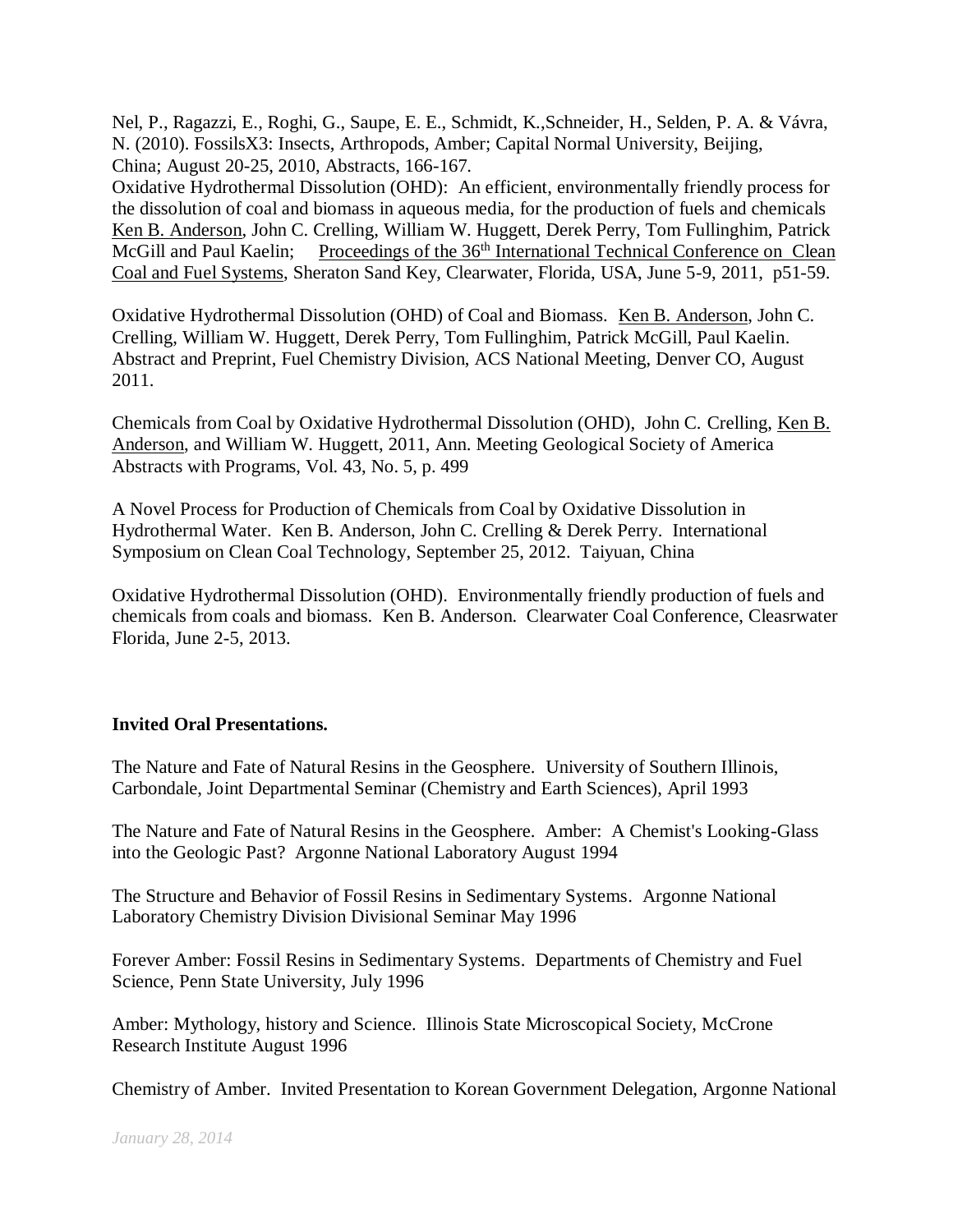Laboratory September 1996

Argonne in the Arctic. Chemistry Division Seminar, August 1997

Forever Amber: The Nature and Behavior of Natural Resins in Coals and other Sedimentary Systems. University of Kentucky, Center for Advanced Energy Research, November 1997

Paleoenvironmental implications of Ambers from the Canadian Arctic. Earth Sciences Club of Northern Illinois, May 1998

Amber: Historic and Scientific Perspectives of an Extraordinary Natural Material. *Plenary Lecture*, Illinois State Microscopical Society *Intermicro '98*, August 1998

The Geochemistry of Amber. University of Illinois at Chicago, Department of Earth and Environmental Sciences Departmental Seminar, November 1998

Gas Chromatographic and Mass Spectrometric Studies of Arctic Ambers. Chicago Area Chromatography discussion group/Society for Analytical Spectroscopy/Madison-Chicago-Milwaukee Mass Spectrometry Discussion Group joint meeting April 1999

Amber: The Intersection of Myth, Mystery and Science. Iota Sigma Pi (Society of Women Chemists) April 1999 The Chemistry of Amber. Iota Sigma Pi (Society of Women Chemists) September 1999

Paleoenvironmental Chemistry. Invited Lecturer, Associated Colleges Chicago Area, October 1999

The Fossil Forests of Axel Heiberg Island. Des Plaines Valley Geological Society, Feb, 2001

The Chemistry of Amber. Department of Earth Sciences, Michigan State University, October 2001

The Geochemistry of Amber. Southern Illinois University Chemistry Department Seminar speaker, April 2004

The Chemistry of Amber. ACS Southern Illinois Local Section, Cape Girardau, September 2004

Ambers: What they are and what they can tell us about paleoenvironments? SIU Center for Ecology, September 2006

The Geochemistry of Amber, invited seminar speaker, University of Missouri, Rolla, November 5 th 2007

Characterization of Product Streams from the OHD Coal Conversion Process, ICCI Program Committee Meeting. ICCI Program Review Committee annual meeting, Collinsville, IL, November 15 2011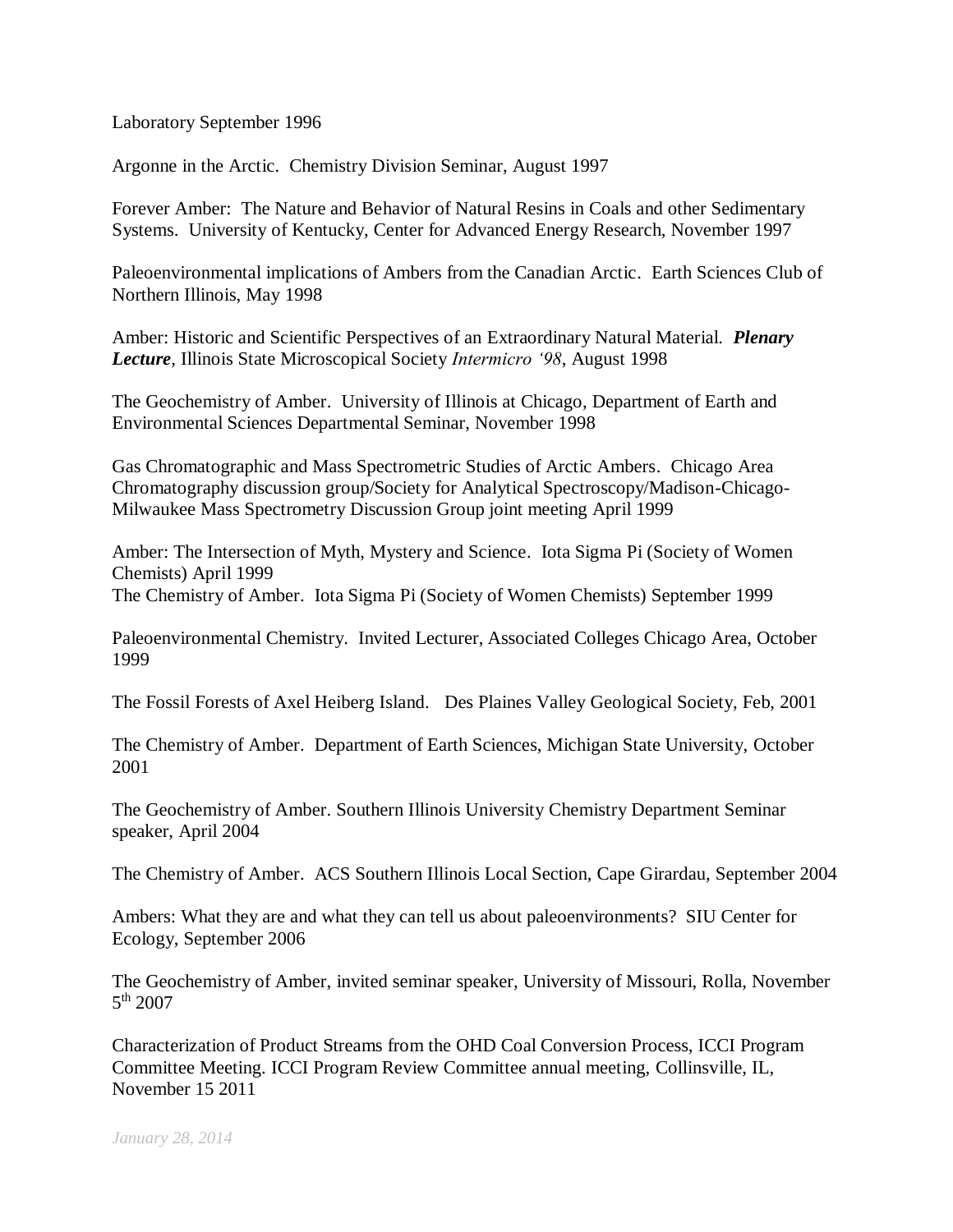Oxidative Hydrothermal Dissolution: An efficient, environmentally friendly process for the dissolution of coal and biomass in aqueous media for the production of fuels and chemicals North Western University, Potchefstroom, North West Province, South Africa, January 2012

Strengths and weaknesses of statistical forecasting of resource production as applied to coal and petroleum. Taiyuan University of Technology, September 26, 2012. Taiyuan, China

Oxidative Hydrothermal Dissolution (OHD) A breakthrough process for efficient and environmentally friendly production of fuels and chemicals from coal and biomass. National Institute for Clean-and-Low-Carbon Energy (NICE), September 28, 2012. Bejing, China.

"Green" routes to using coal. Making Chemical feedstocks from coal by dissolution in water. SIU Technology Expo. October 19, 2012

Oxidative Hydrothermal Dissolution (OHD): An efficient, environmentally friendly process for the production of fuels and chemicals from coal. Brown Coal Innovation Australia (BCIA), December 19, 2012.

Oxidative Hydrothermal Dissolution (OHD: An efficient, environmentally friendly process for the production of fuels and chemicals from coal and biomass. SIU Coal Research Center External review Panel, January 23, 2013.

Oil Water and the Valley of Death. Southern Illinois University Department of Chemistry. January  $25<sup>th</sup> 2013$ .

Peeking at Peaking: The History and Science behind Resource Production Forecasting. , February 11, 2013

Green Routes to using Australian Coal. Production of Fuels and Chemicals by Oxidative Hydrothermal Dissolution. GreenPower Energy Shareholders meeting, Melbourne Australia, March 18, 2013

Environmentally friendly production of fuels and chemicals from coals and biomass. Clearwater Coal Conference, Clearwater, Florida, June 4, 2013

Environmentally Benign Production of Polyester Precursors from Victorian Brown Coal by Oxidative Hydrothermal Dissolution. GreenPower Energy/Australian Chemical Industry Representatives meeting, Melbourne Australia, December 5<sup>th</sup>, 2013.

Environmentally Friendly Production of Fuels and Chemicals from Victorian Brown Coal by Oxidative Hydrothermal Dissolution. Brown Coal Innovation Australia (BCIA) symposium, Melbourne Australia, December  $6<sup>th</sup> 2013$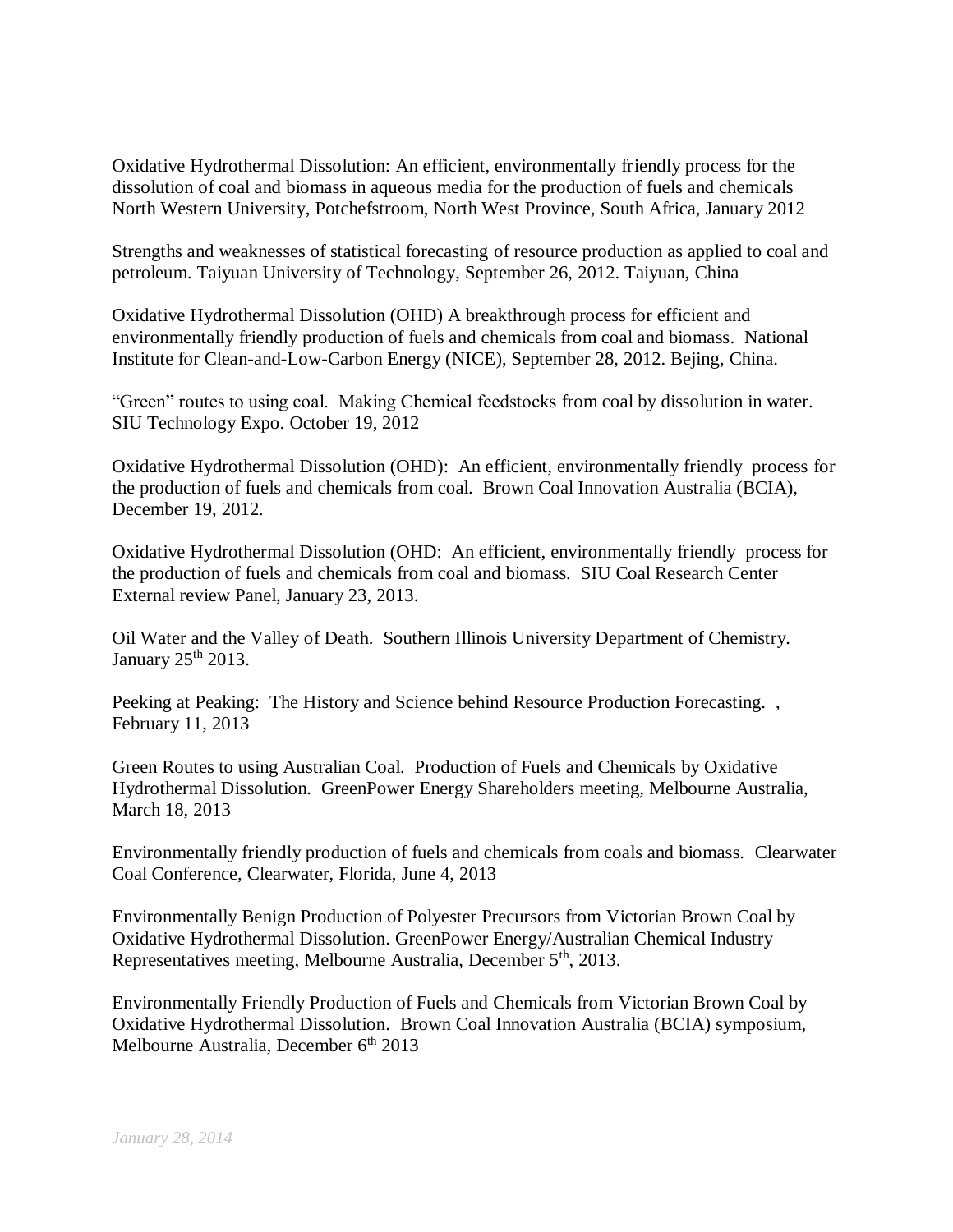#### **Workshops.**

Workshop on Electronic Scientific Publishing. Presented at ACS National Meeting, Orlando, April 2002

Electronic Open Access Publishing in the Chemical Earth Sciences Presented ACS National meeting, San Francisco, September 2006

Coal in World Energy Markets: July 2012

### **Patents and Inventions.**

Process for Converting Oligimer-containing Waste Stream to Fuels. Kenneth B. Anderson and J. Miller, 1995, US Patent No. 5,443,716

Method for Encapsulating and Isolating Hazardous Cations, Medium for Encapsulating and Isolating Hazardous Cations.

Stephen R. Wasserman, Kenneth B. Anderson, Kang Song, Steven E. Yuchs, and Christopher L. Marshall. 1996, US Patent No. 5,743,842

Gregar Extractor

Kenneth B. Anderson and Joseph Gregar. A novel continuous laboratory extractor. 1999, US Patent No. Des. 413,678

Process for In-situ Production of Hydrogen (H2) by Alcohol Decomposition for Emission Reduction from Internal Combustion Engines**.**

Kenneth B. Anderson, Kathleen A. Carrado, Christopher L. Marshall and Scott Segal US Patent 2003/0168023 A1

**Process for the dissolution of coal, biomass and other organic solids in superheated water. Kenneth B. Anderson, John C. Crelling, William W. Huggett (2010) PCT Int. Appl. , WO 2010093785 A2 20100819. (Now filed in the following jurisdictions: Australia, Canada, China, European Union, India, Japan, Russia, South Africa, USA**

**Production of Organic Materials Using Oxidative Hydrothermal Dissolution Method Kenneth B. Anderson, John C. Crelling, William W. Huggett, Derek M. Perry U.S. Prov. Pat. App. 61492910, 6-3-**2011 PCT Filed June 2012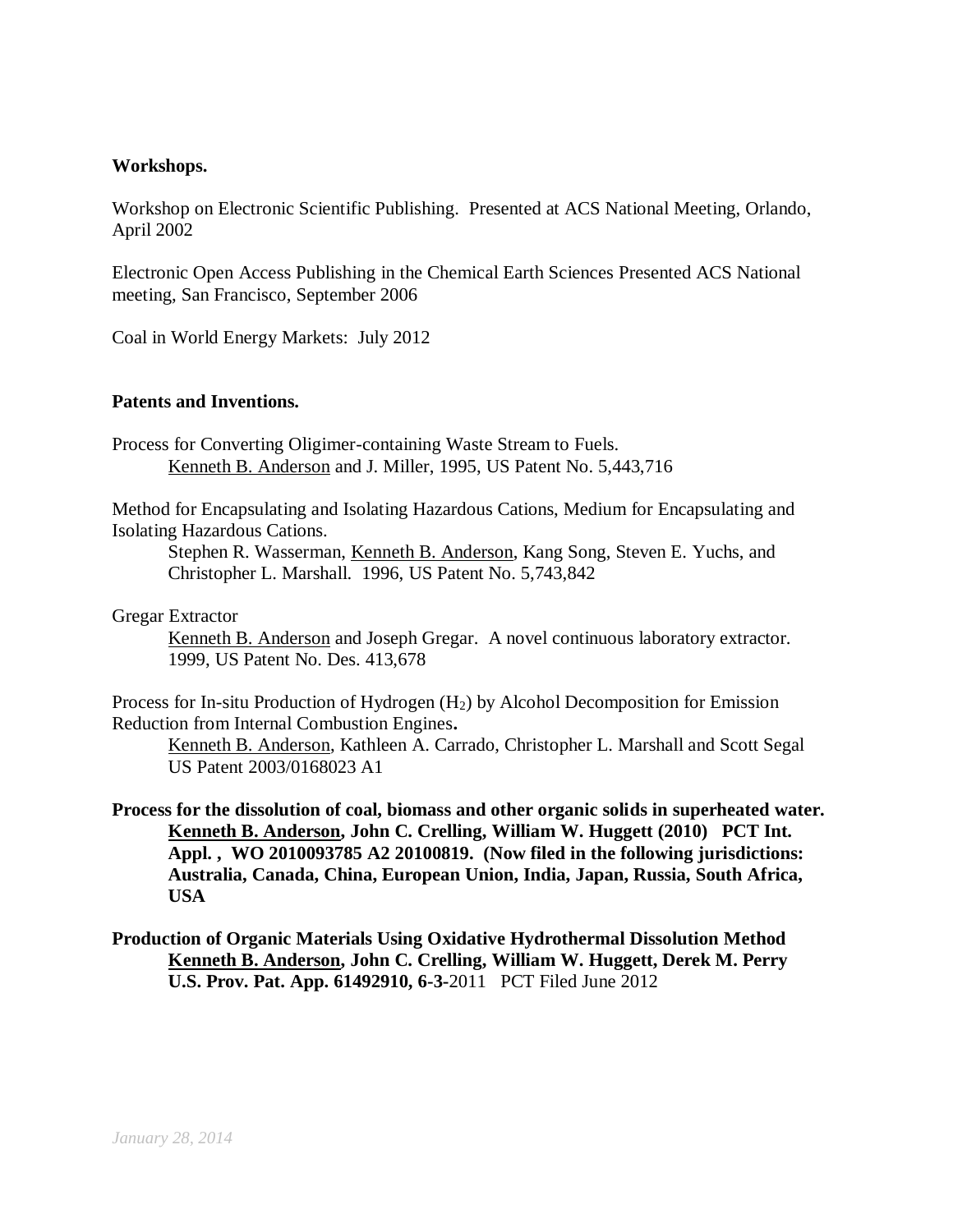### **Teaching Experience.**

# **Courses Taught**

- Geology 221 Historical Geology
- Geology 418 Low Temperature Geochemistry
- Geology 421 Organic Geochemistry
- Geology 420 Petroleum Geology (20%)
- Geology 500 Teaching for Graduate Teaching Assistants
- Geology 517 Advanced Topics in Geochemistry
- Geology 588 Global Energy Resources

### **Graduate Students.**

David J. Clifford. PhD Candidate, Penn. State. (1996-1997)<sup>\*</sup> Francesca A. Smith. PhD Candidate, University of Chicago. (1999)<sup>\*</sup> Daniel Vaugn, PhD Candidate SIU ERP (ABD) Paul Kaelin SIU Masters of Geology (2007) Yoanna Rosales, MA (Geology) (2007) P. Sargent Bray, SIU Masters of Geology (2007) Patrick McGill, Masters of Geology (2009) Layne Britton, Masters of Geology Christopher York, Masters of Geology (Co supervised with John C. Crelling) (2009) Tom Fullingim(MS Current, ABD) Margaret Sanders (Current) Jesse Sanders (PhD, start 2012)

\* While enrolled in degree-granting institutions, these students worked directly under my supervision, in my laboratory for all or part of their PhD studies.

### **University Service.**

Department Committees Speakers Committee (2003-present) Graduate Admissions Committee (2003-2008) Chair 2007-2008 Faculty Search Committee (2005-2008) Space Allocation Committee (Chair) (2004-present) Undergraduate Advisor (2006-2012) Graduate Advisor (2007-2008)

### University Committees

Coal Fuels Alliance, technical steering committee (2005-2009) Masters Fellowship Committee (2005-2007) Professional Science Master (Advanced Energy Management) steering committee 2007-Present Faculty Senate (2010-present)

- **-** Executive Council (2012)
- **-** Committee on Committees (2010-Present) (Chair 2012)
- **-** Governance Committee (2010 Present)

College of Science Tenure and Promotion Committee 2011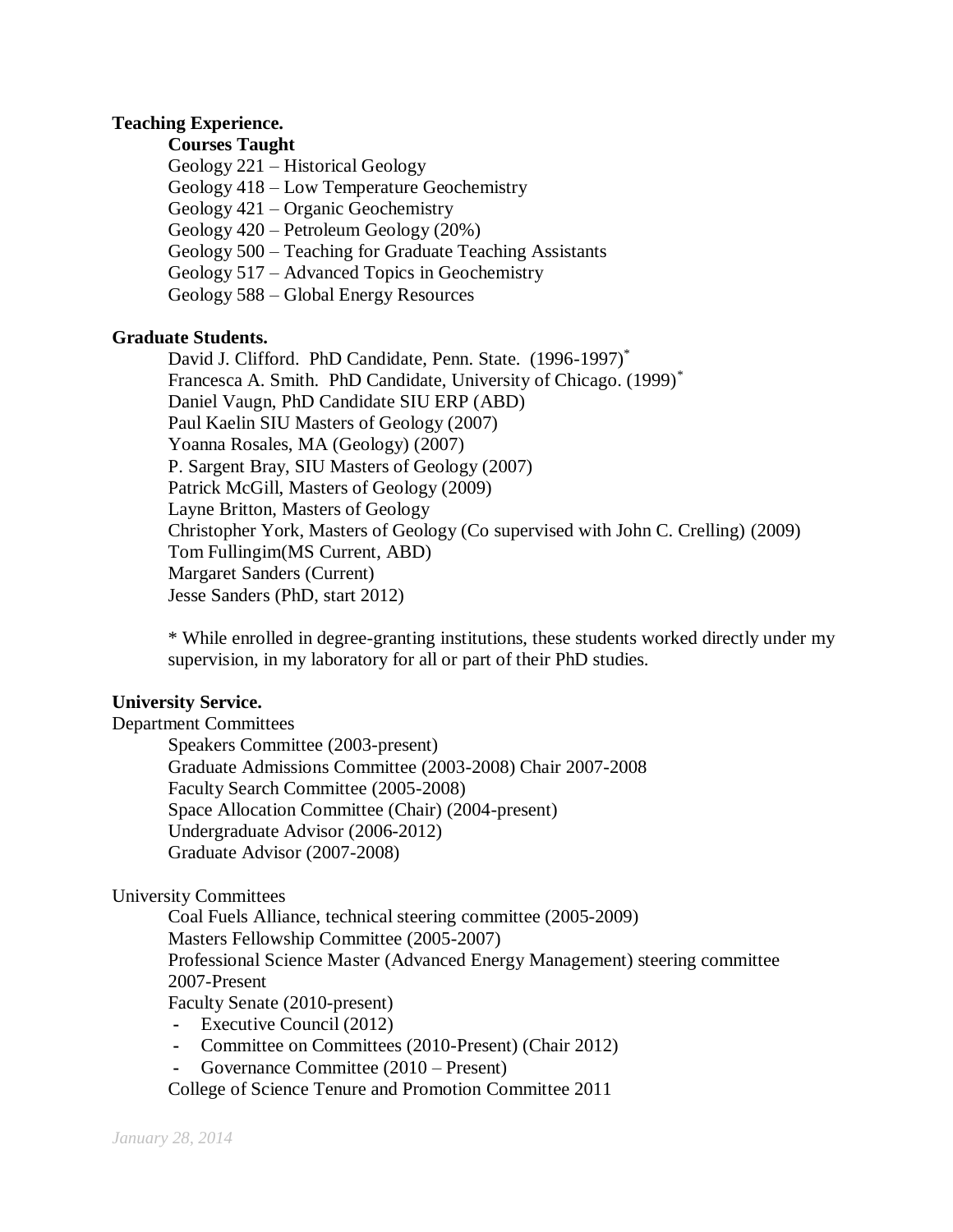NTT Promotional Lines Committee 2012

SIU Representative IAI (IBHE) Gened - physical/life sciences panel

### **Professional Service.**

**American Chemical Society** - Councilor (2000 - 2009) Division of Organic Chemistry Geochemistry Division - Program Chair (1997) - Chair (1998) - Membership Chair (2001) Energy and Fuels Division Division of the History of Chemistry Division of Small Chemical Business Division of History of Chemistry Division of Industrial and Engineering Chemistry

#### **Editorial Positions**.

Associate Editor, *Geochemical Transactions* 2000-2005 Chair, Editorial Board, *Geochemical Transactions* 2000-2005 **Co Editor in Chief,** *Geochemical Transactions* **2005-2011**

### **Awards and Recognition.**

DOE "Research Highlight", 1991. Outstanding Service Award, ACS Division of Geochemistry, 1999 1999 R&D 100 Award for development of the Gregar Extractor. Federal Laboratory Consortium for Technology Transfer for commercialization of the Gregar Extractor, 2000 **SIU Innovator of the Year, 2011 SIU Startup of the Year 2012**

#### **Other Professional Activities.**

Argonne National Laboratory Committee Responsibilities Argonne National Laboratory Strategic Environmental Initiative - Co Chair subcommittee on Scientific Challenges (2002) Chemistry Division Chemical Hazards Committee (1999 - ) Chemistry Division Library Users Committee (Chair 2000 -2003 ) Chemistry Division Building 211 Safety Committee (1997 - 1999) Illinois Basin Coal Sample Program Advisory and Steering Committee

ACS Division of Geochemistry Medal Committee 2004 - 2009

ACS Presidential Task Force on Support to Divisions and Local Sections (including Allocations and Representation) (2000)